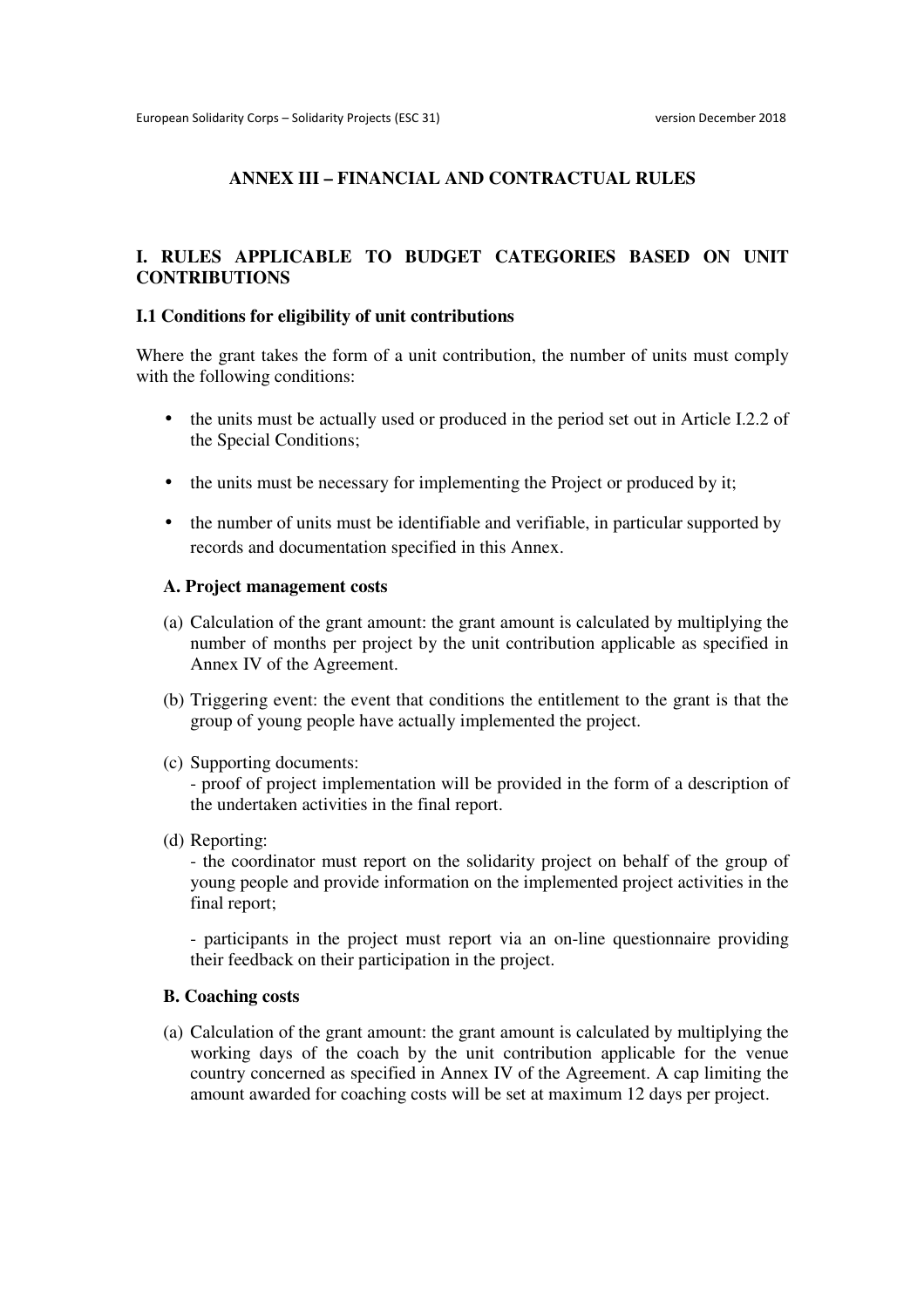- (b) Triggering event: the event that conditions the entitlement to the grant is that the group of young people have used a coach for the purposes described in Annex II of the Agreement.
- (c) Supporting documents:
	- − proof of involvement of the coach in the project will be provided in the form of a description of the undertaken activities in the final report.
	- − proof of the time spent on the project by the coach will be provided in the form of a time sheet including the name of the coach, the dates and the total number of days of work of the coach for the project.
- (d) Reporting: the coordinator must report on the solidarity project on behalf of the group of young people and include information on the number of days of work and the role/involvement of the coach in the project in the final report.

## **II. RULES APPLICABLE FOR THE BUDGET CATEGORIES BASED ON REIMBURSEMENT OF ACTUAL INCURRED COSTS**

#### **II.1. Conditions for the reimbursement of actual costs**

Where the grant takes the form of a reimbursement of actual costs, the following conditions must apply:

- (a) they are incurred by the beneficiary;
- (b) they are incurred in the period set out in Article I.2.2.;
- (c) they are indicated in the estimated budget set out in Annex II or eligible following budget transfers in accordance with Article I.3.3;
- (d) they are incurred in connection with the Project as described in Annex II and are necessary for its implementation;
- (e) they are identifiable and verifiable, in particular are recorded in the beneficiary's accounting records and determined according to the applicable accounting standards of the country where the beneficiary is established and with the beneficiary's usual cost accounting practices;
- (f) they comply with the requirements of applicable tax and social legislation;
- (g) they are reasonable, justified, and comply with the principle of sound financial management, in particular regarding economy and efficiency;
- (h) they are not covered by a unit contribution as specified in Section I of this Annex.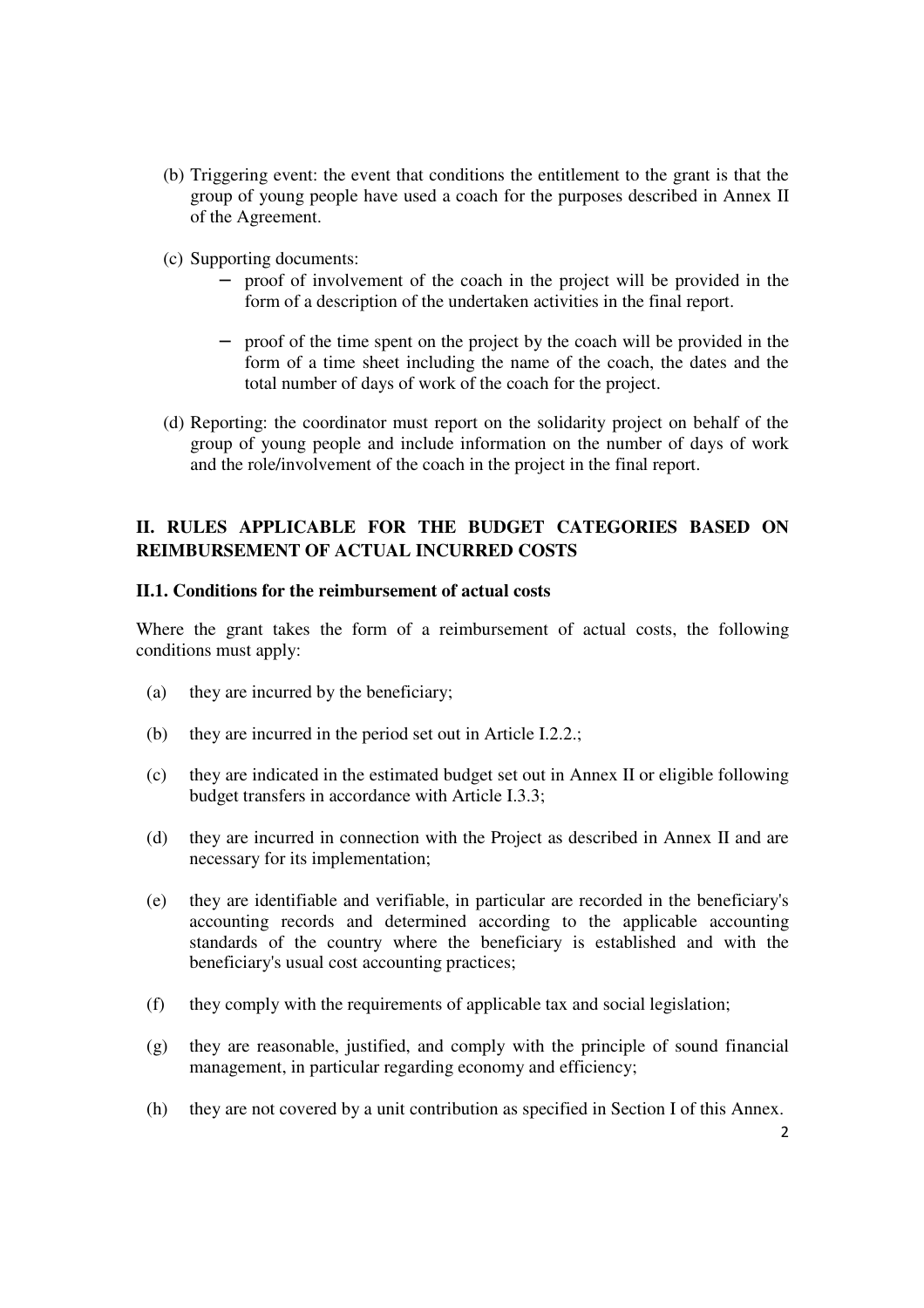### **II.2. Calculation of actual cost**

### **A. Exceptional costs**

- (a) Calculation of the grant amount: the grant is a reimbursement of 100% of the eligible costs actually incurred for the participation of young people with fewer opportunities.
- (b) Eligible costs:
	- Costs to support the participation of young people with fewer opportunities or with special needs on equal terms as others;
- (c) Supporting documents:
	- In the case of costs to support the participation of young people with fewer opportunities: proof of payment of the related costs on the basis of invoices specifying the name and address of the body issuing the invoice, the amount and currency, and the date of the invoice;
- (d) Reporting:
	- the coordinator must report on the solidarity project on behalf of the group of young people and provide information on the type of expenses related to the participation of young people with fewer opportunities as well as the real amount of related costs incurred.

### **III. CONDITIONS OF ELIGIBILITY OF PROJECT ACTIVITIES**

- (a) The beneficiary must ensure that the activities of the project for which grant support was awarded are eligible in accordance with the rules set out in the European Solidarity Corps Guide for each action.
- (b) Activities undertaken that are not compliant with the rules set out in the European Solidarity Corps Guide as complemented by the rules set out in this Annex must be declared ineligible by the NA and the grant amounts corresponding to the activities concerned must be reimbursed in full. The reimbursement must cover all budget categories for which a grant was awarded in relation to the activity that is declared ineligible.
- (c) The eligible minimum duration of activities specified in the European Solidarity Corps Guide is the minimum duration of the activity excluding time for travel.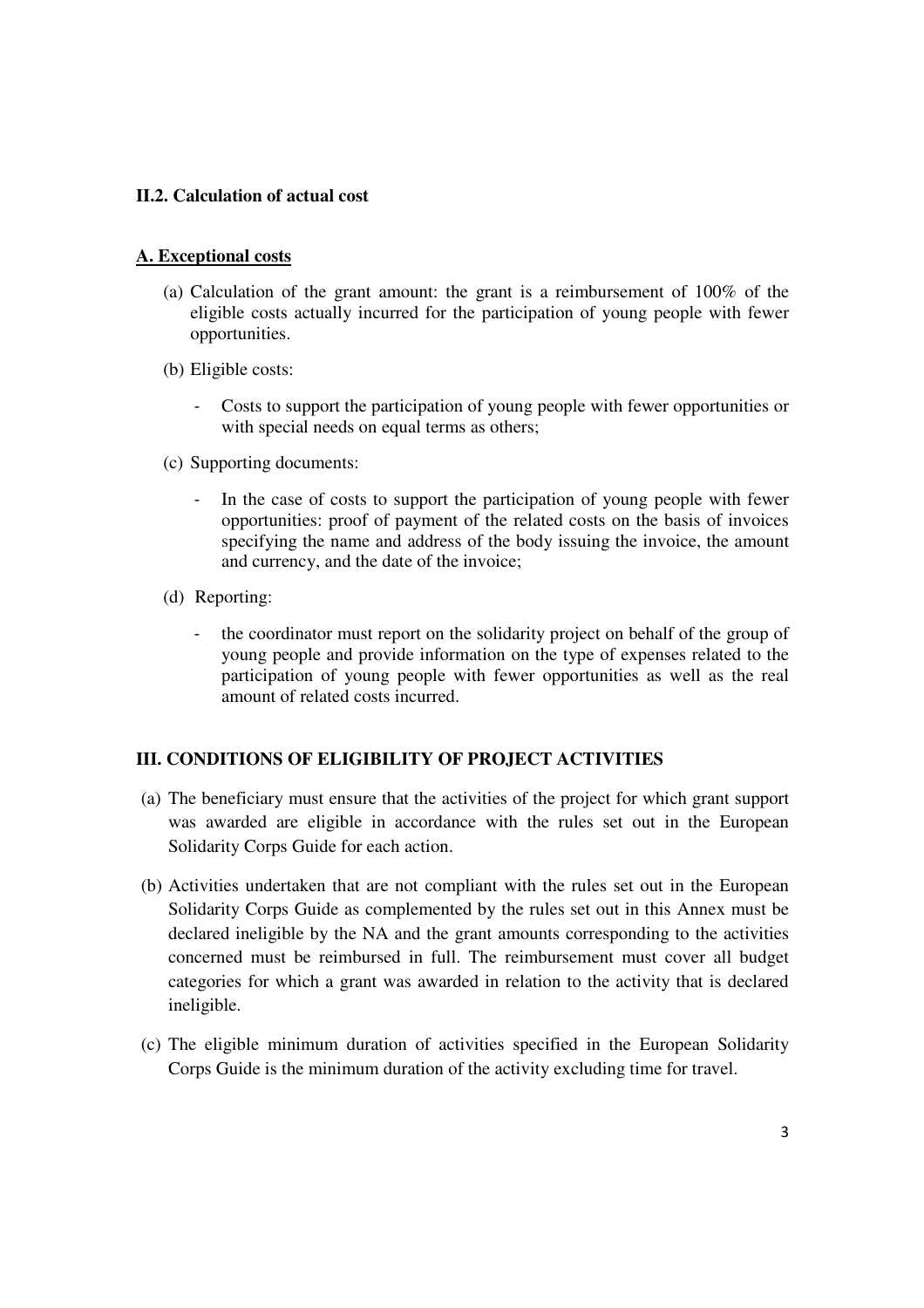# **IV. RULES AND CONDITIONS FOR GRANT REDUCTION FOR POOR, PARTIAL OR LATE IMPLEMENTATION**

- (a) Poor, partial or late implementation of the Project may be established by the NA on the basis of the final report submitted by the beneficiary (including reports from individual participants taking part in the mobility activities).
- (b) The NA may consider also information received from any other relevant source, proving that the Project is not implemented in accordance with the contractual provisions. Other sources of information may include monitoring visits, desk checks or on the spot checks undertaken by the NA.
- (c) The final report will be assessed on the basis of quality criteria and scored on a total of maximum 100 points. If the final report scores below 50 points in total, the NA may reduce the final grant amount for organisational support on the basis of poor, partial or late implementation of the action even if all activities reported were eligible and actually took place.
- (d) The final report will be assessed in conjunction with the reports from the mobility participants, using a common set of quality criteria focusing on:
	- The extent to which the action was implemented in line with the approved grant application
	- The quality of the learning outcomes and impact on participants
	- The impact on the organisations involved
	- The quality of the practical arrangements provided in support of the activity, in terms of preparation, monitoring and support to participants during their activity
	- The quality arrangements for the recognition/validation of the learning outcomes of participants
- (e) A grant reduction based on poor, partial or late implementation may be applied to the final amount of eligible expenses for organisational support and may be of:
	- − 25% if the final report scores at least 40 points and below 50 points;
	- − 50% if the final report scores at least 25 points and below 40 points;
	- − 75% if the final report scores below 25 points.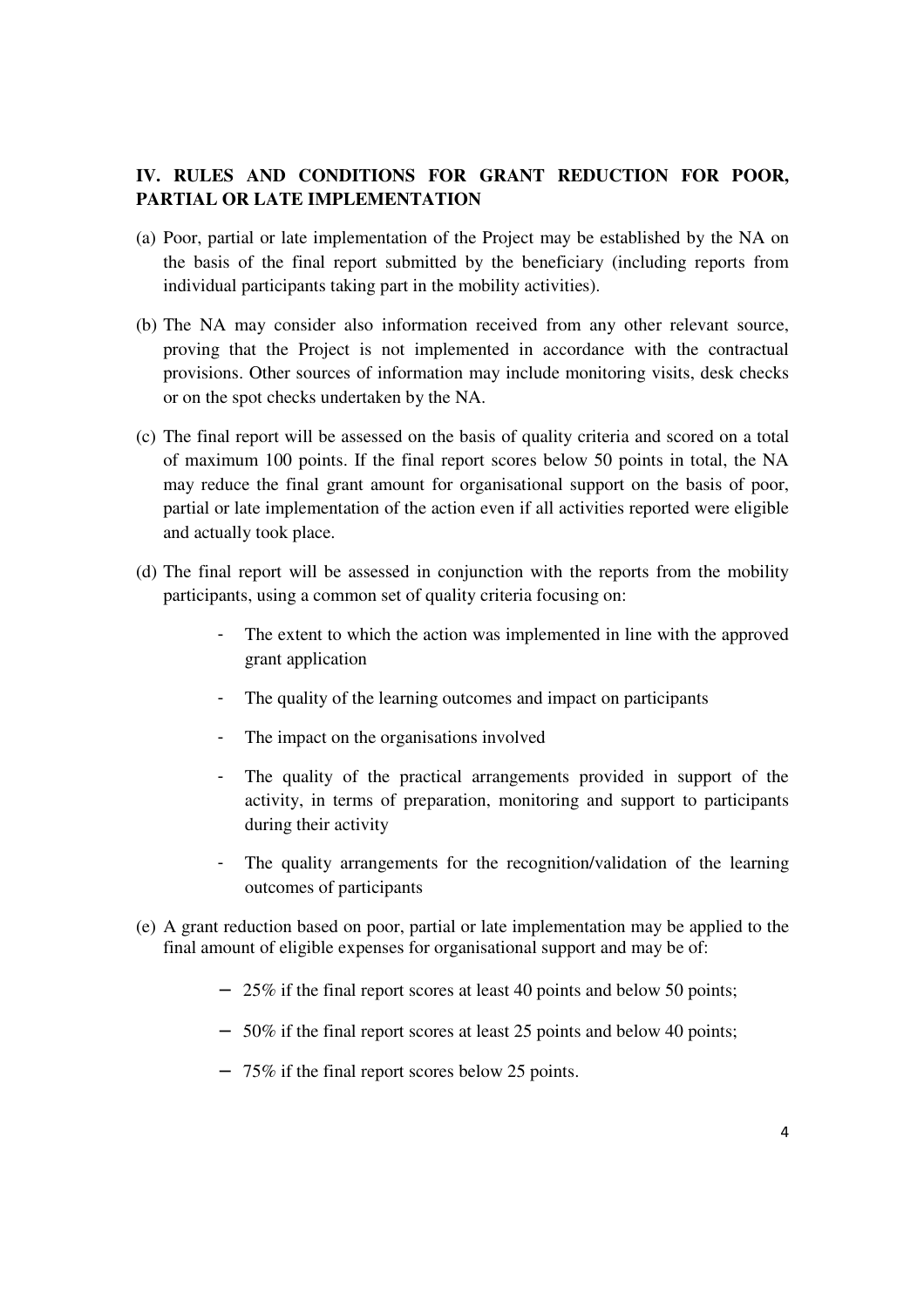# **V. GRANT MODIFICATIONS (NOT APPLICABLE)**

# **VI. CHECKS OF GRANT BENEFICIARY AND PROVISION OF SUPPORTING DOCUMENTS**

In accordance with Article II.27 of the Annex I of the Agreement, the beneficiary may be subject to checks and audits in relation to the Agreement. Checks and audits aim at verifying whether the beneficiary managed the grant in respect of the rules set out in the Agreement, in order to establish the final grant amount to which the beneficiary is entitled.

A final report check must be performed for all Projects. In addition, the project may be subject to further desk check or on-the-spot check if the project Agreement is included in the NA sample required by the European Commission or if the NA has selected it for a targeted check based on its risk assessment.

For final report check and desk check, the beneficiary must supply to the NA copies of supporting documents specified in the section I.2, unless the NA makes a request for originals to be delivered. The NA must return original supporting documents to the beneficiary upon its analysis thereof. If the beneficiary is legally not authorised to send original documents for final report or desk checks, the beneficiary concerned may send a copy of the supporting documents instead.

The beneficiary may be requested by the NA to provide for any type of check, additional supporting documents or evidence that are typically required for another type of check, as specified in article II.27 of the General Conditions.

The different checks must include the following:

# **a) Final report check**

The final report check is undertaken at final report stage at the NA premises in order to establish the final grant amount to which the beneficiary is entitled.

The beneficiary must submit to the National Agency a final report through Mobility Tool+ which will include the following information on grant expenditure:

- Unit contributions consumed for budget categories:
	- − Travel
	- − Organisational support
	- − Inclusion Support
	- − Pocket money / Relocation allowance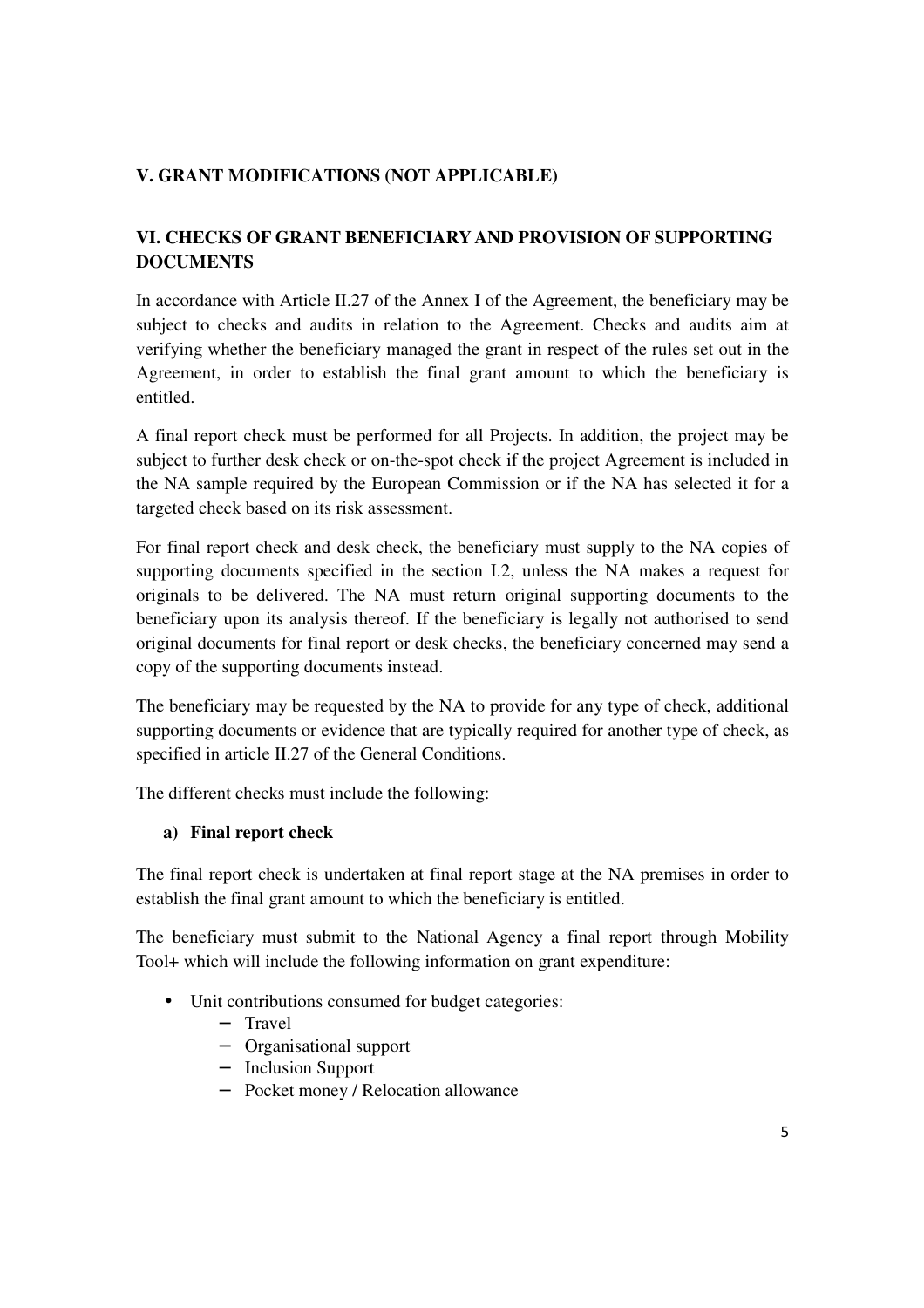- − Linguistic support
- Actual costs incurred and supporting documents specified in Section II of this Annex for budget category:
	- − Exceptional costs
	- − Complementary activity costs (where applicable).

## **b) Desk check**

Desk check is an in-depth check of supporting documents at the NA premises that may be conducted at or after the final report stage.

Upon request, the beneficiary must submit to the National Agency the supporting documents for all budget categories.

### **c) On-the-spot checks**

On-the-spot checks are performed by the NA at the premises of the beneficiary or at any other relevant premise for the execution of the Project. During on-the-spot checks, the beneficiary must make available for review by the National Agency original supporting documentation for all budget categories.

There are three types of possible on-the-spot checks:

# - *On-the-spot check during project implementation*

This check is undertaken during the implementation of the Project in order for the National Agency to verify directly the reality and eligibility of all project activities and participants;

# - *On-the-spot check after completion of the project*

This check is undertaken after the end of the Project and usually after the final report check.

In addition to providing all supporting documentation, the beneficiary must enable the National Agency access to the recording of project expense in the beneficiary accounts.

### - *System check*

The system check is performed to establish the beneficiary's compliance with the commitments undertaken as a result of the Quality Label or Erasmus+ Volunteering accreditation.